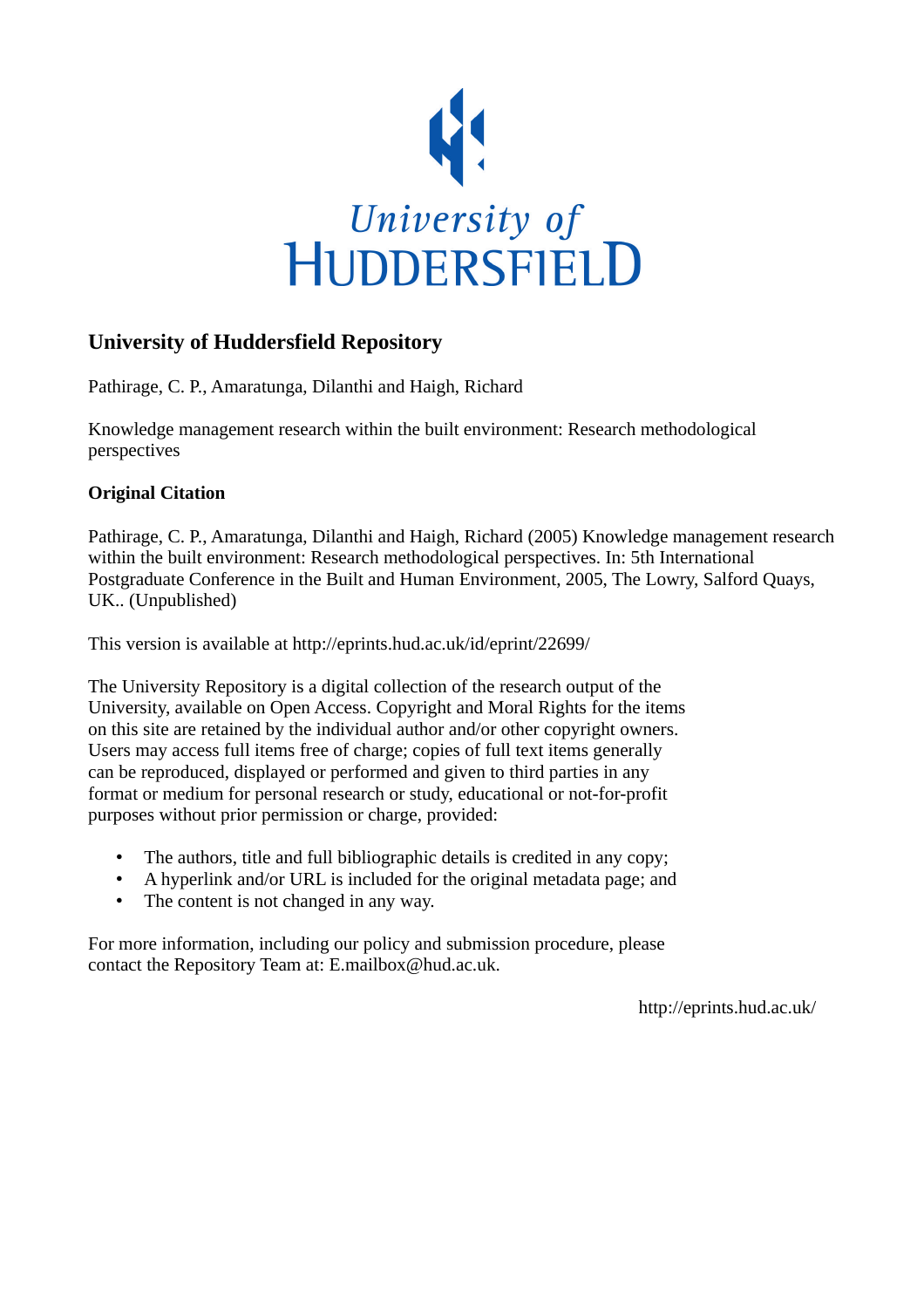### **KNOWLEDGE MANAGEMENT RESEARCH WITHIN THE BUILT ENVIRONMENT: RESEARCH METHODOLOGICAL PERSPECTIVES**

**C.P. Pathirage, R.D.G. Amaratunga and R. Haigh** The Research Institute for the Built and Human Environment, University of Salford Salford M7 1NU E-mail: **C.P.Pathirage@salford.ac.uk**

**ABSTRACT**: As built environment is of major importance to all societies and economies, it is essential that the discipline advances as rapidly and rigorously as possible. Only by use of appropriate methodologies and methods of research, the body of knowledge for construction can be established and advanced with confidence. Research is always executed in context and it is vital to give careful consideration to the research methodology at the outset of the research. This paper discusses available research philosophies and methodologies, while highlighting the main facets of the arguments on their relative characteristics. Issues that need to be considered when selecting the most appropriate approach and research methods when undertaking research in built environment context are outlined. In highlighting above, the paper explains and justifies the selected research strategy for a performance oriented knowledge management research in built environment context. Social constructionism stance in terms of epistemological undertakings and idealistic approach under the ontological assumptions with value laden purposes are suggested together with the deployment of multiple exploratory case studies approach and triangulation techniques.

**Keywords** – Built Environment, Knowledge Management, Research Methodology

#### **1. BACKGROUND**

Almost all disciplines and professions seek out new knowledge and answers to critical issues through research. Yet, there is hardly any agreement in literature in defining the term research, despite its importance, due to the fact research means different things to different people from different disciplines. Most commonly research refers to, a systematic careful search; a contribution to knowledge; or as a learning process. As the Oxford English Dictionary (1995) provides, more extensive definition of research is "a systematic investigation and study of materials, sources etc. in order to establish facts and reach new conclusions, hence new knowledge". Nevertheless, research is always executed in a context and it is vital to give careful consideration to the research methodology at the outset of the research in order to adopt most appropriate approaches and research methods.

As Built Environment (BE) is of major importance to all societies and economies, cooperating as an active partner with various scientific disciplines such as management, social science, natural science and psychology, it is essential that the discipline advances as rapidly and rigorously as possible. A discipline or a profession is established by developing a body of knowledge, which is unique, through research. Only by use of appropriate methodologies and methods of research, applied with rigour, can the body of knowledge for any discipline be established and advanced with confidence (Fellows and Liu, 2003). In the context of built environment, this highlights the importance of careful selection of appropriate research methodologies, which have often been criticised for their anecdotal approach (Amaratunga et al, 2002) when interpreting real world phenomena.

In this context, this paper aims to outline the research strategy relating to the study of managing tacit knowledge and its impact towards the performance of construction companies, while explaining and justifying the decisions made during the development of research design. Accordingly, the paper is organised into three sections: the first section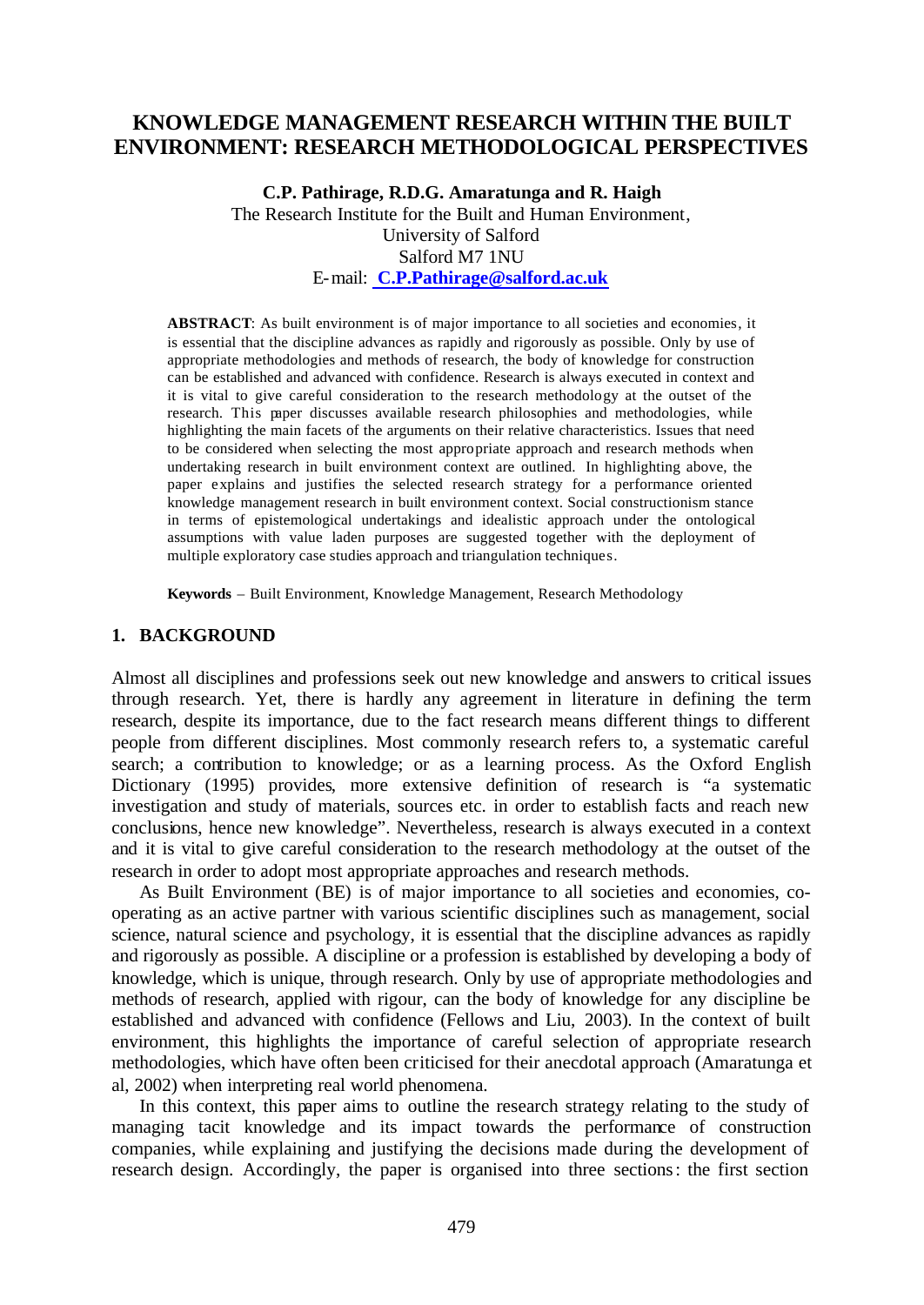portrays existing research philosophies and methodologies, while highlighting the main facets of the arguments on their relative characteristics. The second section describes the development of research objectives from the identified gaps in the literature through a brief review of related concepts, whereas in the final section, issues that need to be considered when selecting the most appropriate approach and research methods are outlined, while justifying the selected research strategy for a knowledge management research in BE context.

### **2. RESEARCH METHODOLOGY- PHILOSOPHIES AND APPROACHES**

Research methodology, the methods by which research can be carried out, lies at the heart of any research. It is vital to give careful consideration to the research methodology at the outset of the research in order to adopt most appropriate approaches and research methods. Thereby, it is unwise to conduct research without an awareness of the philosophical, methodological and political issues that lie in the background of any research. Yet, many research methodology texts fail to explain the distinction between research method and methodology (Travers, 2001). Methods are the techniques used in collecting data, whereas methodology refers to the assumptions a researcher possess, which can be epistemological or political in character. By highlighting the same issue Tuchman (1994) asserts, methodology means not only the application of a specific data collection method such as survey or interviews but also, the study and understanding of the epistemological and ontological assumptions implicit in specific methods. In this context, following sections outlines major aspects of research methodology, which will examine the existing philosophical paradigms and approaches of research. Research techniques are not discussed under this section due to high dependency on the research approach selected.

#### **2.1 Research Philosophy**

The research philosophy refers to epistemological, ontological and axiological assumptions and undertakings that guide an inquiry in a research study, implicitly or explicitly. Failure to think through philosophical issues, while not necessarily fatal, can seriously affect the quality of a research, which is central to the notion of research design (Easterby-Smith et al, 2003). In terms of epistemological undertakings, two fundamentally different and competing schools of thought are positivism and social constructionism which can be place in two extreme ends of a continuum. As Easterby-Smith et al (2003) asserts in their review of research philosophies, "in the red corner is constructionism; in the blue corner is positivism", which stresses the two extreme ends of the epistemological undertakings. The contrasting key features of these two epistemological research paradigms are detailed in Table 1.

In summary, positivism believes that the social world exists externally and that its properties should be measured through objective measures, where observer must be independent from what is being observed, which originates from the thinking of Comte (1853). In contrast, social constructionism stem from the view that reality is not objective and exterior, but is socially constructed and given meaning by people (Easterby-Smith et al, 2003), who are conscious, purposive actors with ideas about their world and attach meaning to what is going on around them (Robson, 2002).

In addition to the epistemological positioning discussed above the ontological assumptions about the nature of the reality or world, constitutes the other important aspect of the research philosophy. Based on whether the external world is having a pre-determined nature and structure or not, two ontological assumptions known as realist (Johnson and Duberly, 2000) and idealist (Gummesson, 1991) are defined. Realists start with a stance of a commonly experienced external reality with predetermined nature and structure (Sexton,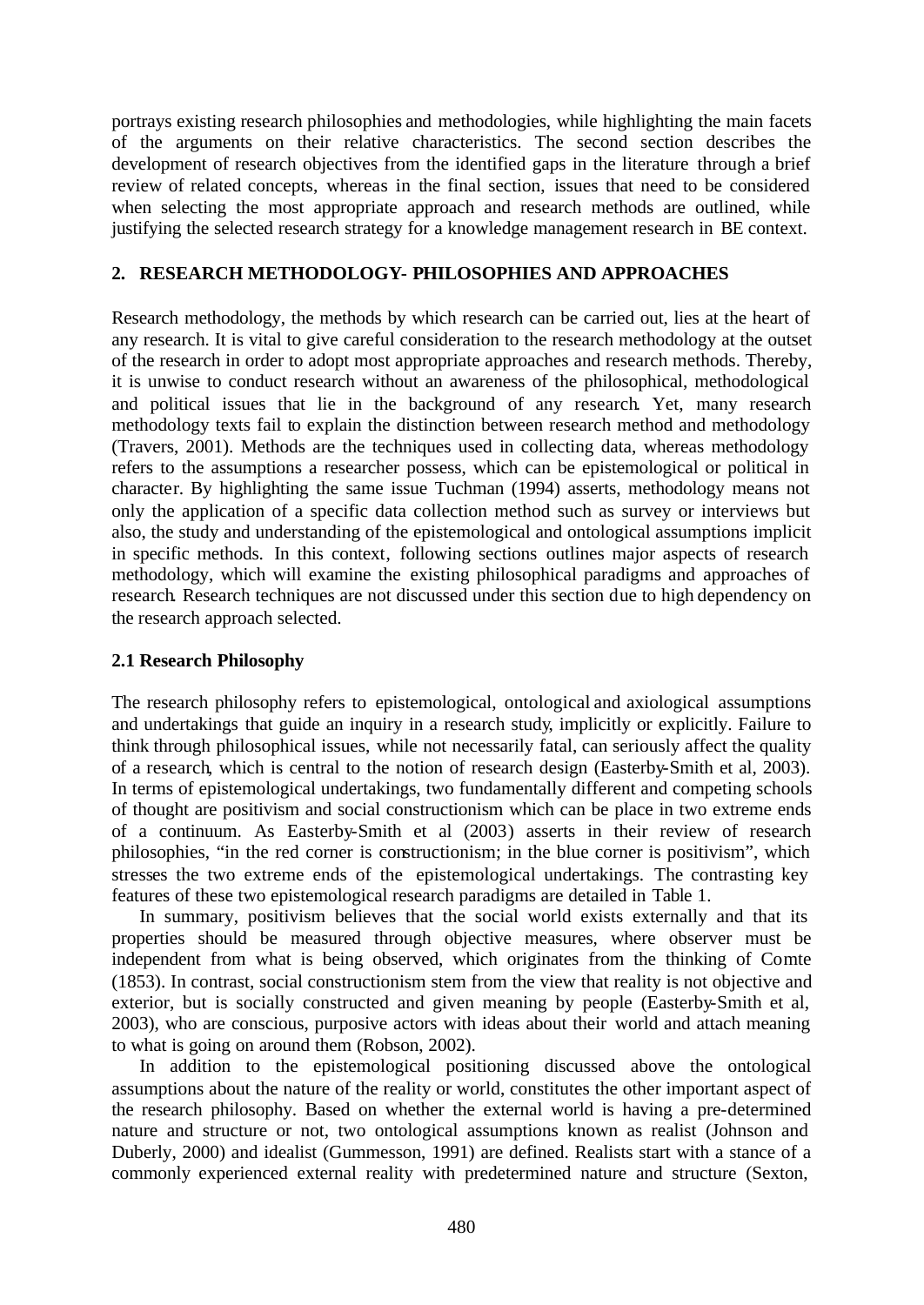2004) whereas, idealists assumes that different observers may have different viewpoints and that, "what counts for the truth can vary from place to place and from time to time" (Collins, 1983). Axiology, the third component of the research philosophy, is classified based on whether the reality is value free or value driven. In value neutral research, the choice of what to study and how to study, can be determined by objective criteria, whilst in value laden research choice is determined by human beliefs and experience (Easterby-Smith et al, 2003), which marks the two extreme ends of a continuum.

|                   | Positivism                                              | Social                        |  |
|-------------------|---------------------------------------------------------|-------------------------------|--|
|                   |                                                         | Constructionism               |  |
| The observer      | Must be independent                                     | Is part of what is being      |  |
|                   |                                                         | observed                      |  |
| Human Interest    | Should be irrelevant                                    | Are the main drivers          |  |
|                   |                                                         | of the science                |  |
| Explanations      | Must<br>demonstrate                                     | Aim<br>increase<br>to         |  |
|                   | causality                                               | general understanding of      |  |
|                   |                                                         | the situation                 |  |
| Research progress | Hypotheses<br>and                                       | Gathering rich data           |  |
| through           | deduction                                               | which<br>ideas<br>from<br>are |  |
|                   |                                                         | induced                       |  |
| Concepts          | Need<br>be<br>to                                        | Should<br>incorporate         |  |
|                   | stake holder perspectives<br>operationalised so<br>that |                               |  |
|                   | they can be measured                                    |                               |  |
| Units of analysis | Should be reduced to<br>include<br>the<br>May           |                               |  |
|                   | the simplest terms                                      | complexity of 'whole'         |  |
|                   |                                                         | situation                     |  |
| Generalisation    | Statistical probability                                 | Theoretical abstraction       |  |
| through           |                                                         |                               |  |
| Sampling requires | numbers<br>Large                                        | Small<br>numbers<br>of        |  |
|                   | selected randomly<br>cases chosen for specific          |                               |  |
|                   |                                                         | reasons                       |  |
| Methods used      | Experiments,                                            | Case<br>study,                |  |
|                   | Surveys,<br>Case<br>study,                              | Action<br>Ethnography,        |  |
|                   | Simulation, Modelling                                   | research                      |  |

Table 1: Contrasting implications of positivism and social constructionism (Easterby-Smith et al, 2003)

The epistemological undertakings, ontological assumptions and axiological purposes about the nature of the world complement the formulation of research philosophy, thereby influencing the selection of appropriate research approach. The following section describes the available research approaches reflecting different epistemological, ontological and axiological stances.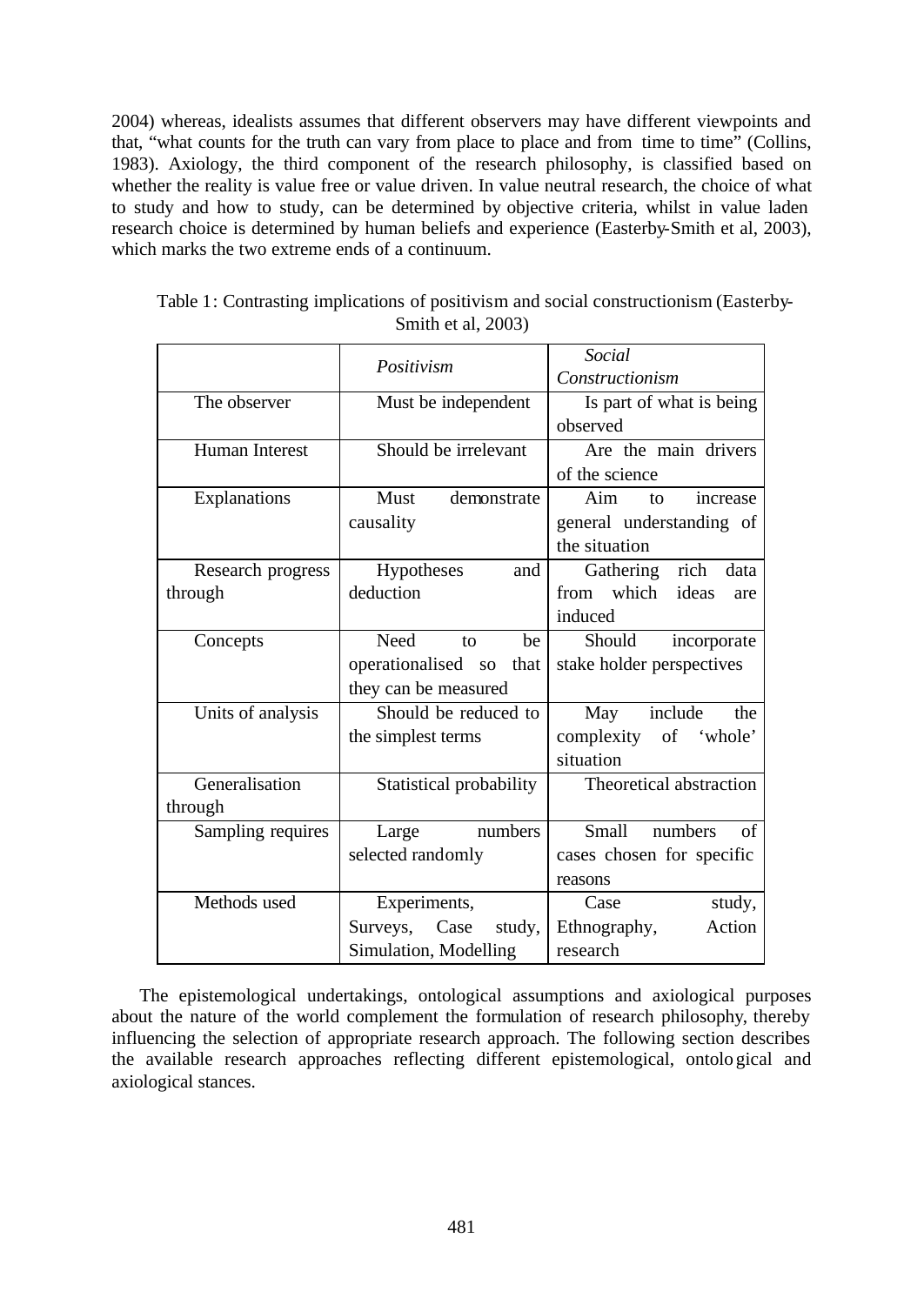#### **2.1. Research Approach**

Research approach is being guided by the epistemological undertakings, ontological assumptions and by axiological purposes. *Figure 1* (adopted from Sexton, 2004) illustrates research approaches governed by different research philosophies. Experiments and survey approaches have been positioned towards the positivist epistemological undertakings and an ontological assumption titled towards realism with value neutral research. In contrast, ethnography, action research and often case studies are governed by social constructionist epistemological undertakings and idealist ontological positioning with value laden research.



*Figure 1 Dimensions of Research Philosophy (Sexton, 2004)*

By considering the underpinning paradigmatic distinctions between the aforementioned philosophical schools, another two broadly differing approaches to describe the collection and analysis of data are usually referred to as the qualitative and the quantitative approaches. As Gill and Johnson (1991) proposed, research approaches can be positioned by taking nomothetic (realist) and ideographic (idealist) ontologies into account. Nomothetic is defined as the research approach which utilises quantified methods for data analysis, whereas ideographic approaches deal with analysis of subjective accounts generated through inside situations and involving one self in the everyday flow of life (Gill and Johnson, 1991). This highlights the quantitative and qualitative approaches and according to Gill and Johnson (1991), experiments and survey approaches are associated with nomothetic type, whilst ethnography, action research and case study under ideographic type.

Experimental style of research is carried out, usually in laboratory setting, when an investigator can manipulate behaviour directly, precisely and systematically (Yin, 2003). In surveys, samples are examined through questionnaires or interviews, which can vary from highly structured questionnaires to unstructured interviews (Fellows and Liu, 2003). As Argyris and Schon (1989) state, action research builds descriptions and theories within the practice context itself and tests them there through intervention experiments. Ethnography is a research method well suited to providing researchers with rich insights into the beliefs and values of human, social and organisational aspects of a socio-cultural phenomenon (Harvey and Myers 1995). It requires long periods of field work study conducted in a reasonably unstructured manner (Van Maanen, 1982).

Case studies constitute a distinct style of research. Yin (2003) defines case studies as an empirical enquiry that investigates a contemporary occurrence within real life context,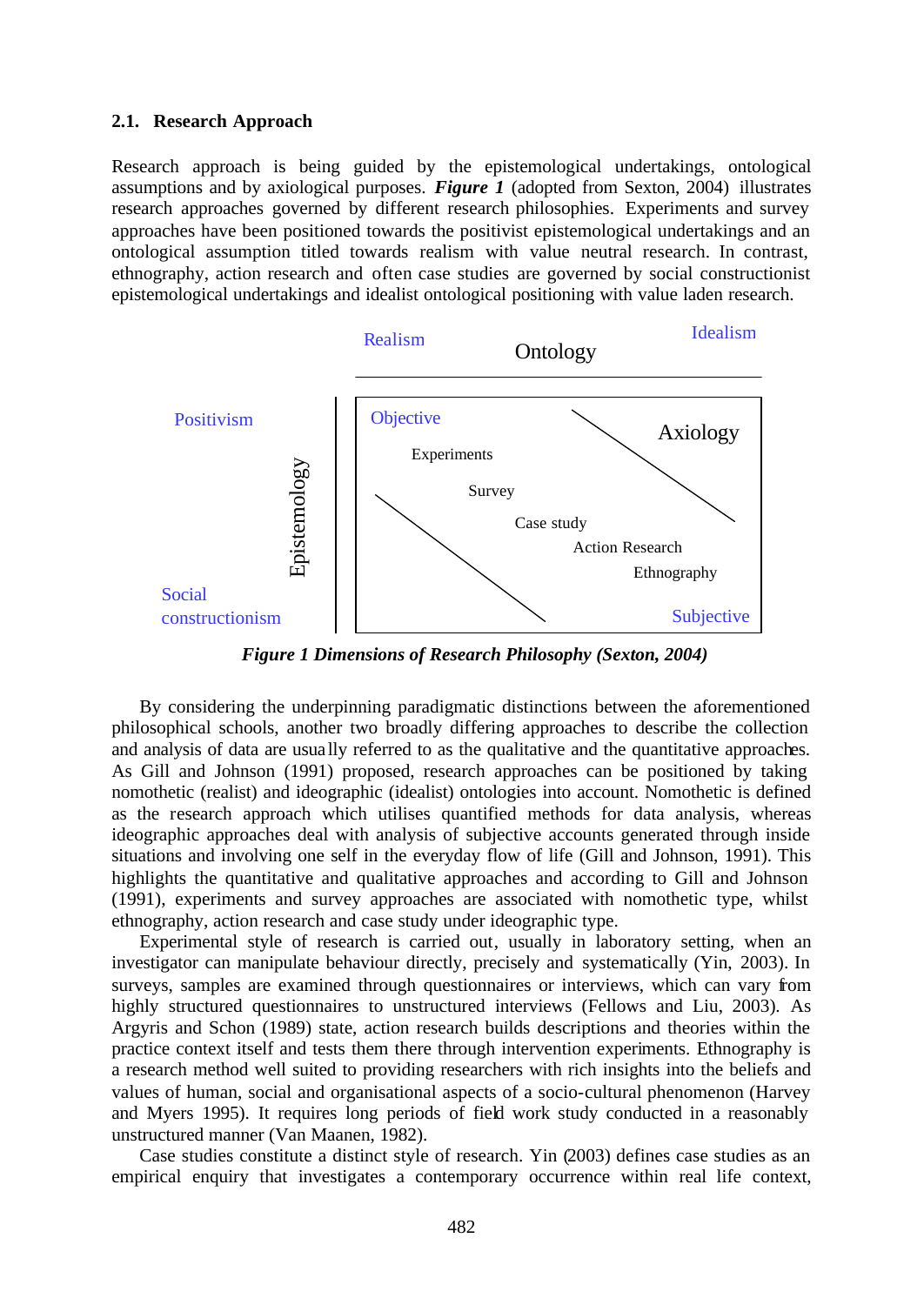especially when boundaries between phenomenon and context are not clearly evident. Generally, only a few cases are studied and due to this the case researcher will typically try to uncover more variables of interest. The research approach adopted should reflect and be appropriate to the research purpose and the type of research question being addressed (Yin, 2003). Accordingly, following section outlines the development of research objectives from the identified gaps through a thorough literature review by way of a brief review of related concepts.

#### **3. THE NATURE OF THE RESEARCH: LITERATURE AND OBJECTIVES**

Importance of literature review can be of two sorts. Firstly it may assist the researcher to understand and identify a problematic area of research through gaining a sound knowledge in the field being studied. Later to unearth the relevant work in terms of theories and models developed by previous researchers in the field. This will ensure the researcher, to define the objectives and the research problems more clearly and precisely, to refrain from 'reinventing the wheel' and finally to make a contribution to the body of knowledge.

The research is aimed at establishing the importance and impact of managing tacit knowledge towards company performance in BE. Although the concept of Knowledge Management (KM) has emerged extensively during last few decades, link to the company performance is inadequately researched. The conceptual arguments from the literature centred around three themes: knowledge and its link to performance, performance evolution and KM and company performance.

#### **3.1. Knowledge and its link to Performance**

Knowledge is built from data, which is first processed into information. Definitions on knowledge seem to be hinting two different perspectives, i.e. on technological perspective, where as the other attempts to stress the human intervention in knowledge. According to Nonaka and Takeuchi (1995), knowledge could be defined as a dynamic human process of justifying personal belief towards the truth, which stresses the human involvement. Knowledge has become more relevant to sustaining business performance than capital, labour or land (Drucker, 1992) and considered as a very crucial factor, affecting an organisation's ability to remain competitive (Teece, 2000; Nonaka and Takeuch, 1995; Adams and Lamont, 2003; Bollinger and Smith, 2001; Zack, 1999) in today's fast changing and non-linear business environment. As such for many authors (Teece, 2000; Civi, 2000; Bollinger and Smith, 2001; Sharkie, 2003; Adams and Lamont, 2003) knowledge, which possesses all characteristics of a strategic asset (i.e. valuable, rare, inimitable and non-substitutable), is the best and the only resource for achieving sustainable competitive advantage through which organisations can gain superior performance. Yet, knowledge to be valuable, rare, inimitable and non-substitutable, it has to reside within humans. As such, it is argued that tacit knowledge as a strategic asset which leads to the sustainable superior performance of a company when managed properly. Tacit knowledge is the unarticulated knowledge that resides in human beings, which is obtained by internal individual processes like experience, reflection, internalisation or individual talents (Herrgard, 2000). Within BE context, high concentration of professional knowledge intensive service firms, labour intensive nature of the industry and increased emphasis on construction knowledge worker, stress the importance and the extensive use of tacit knowledge within the industry.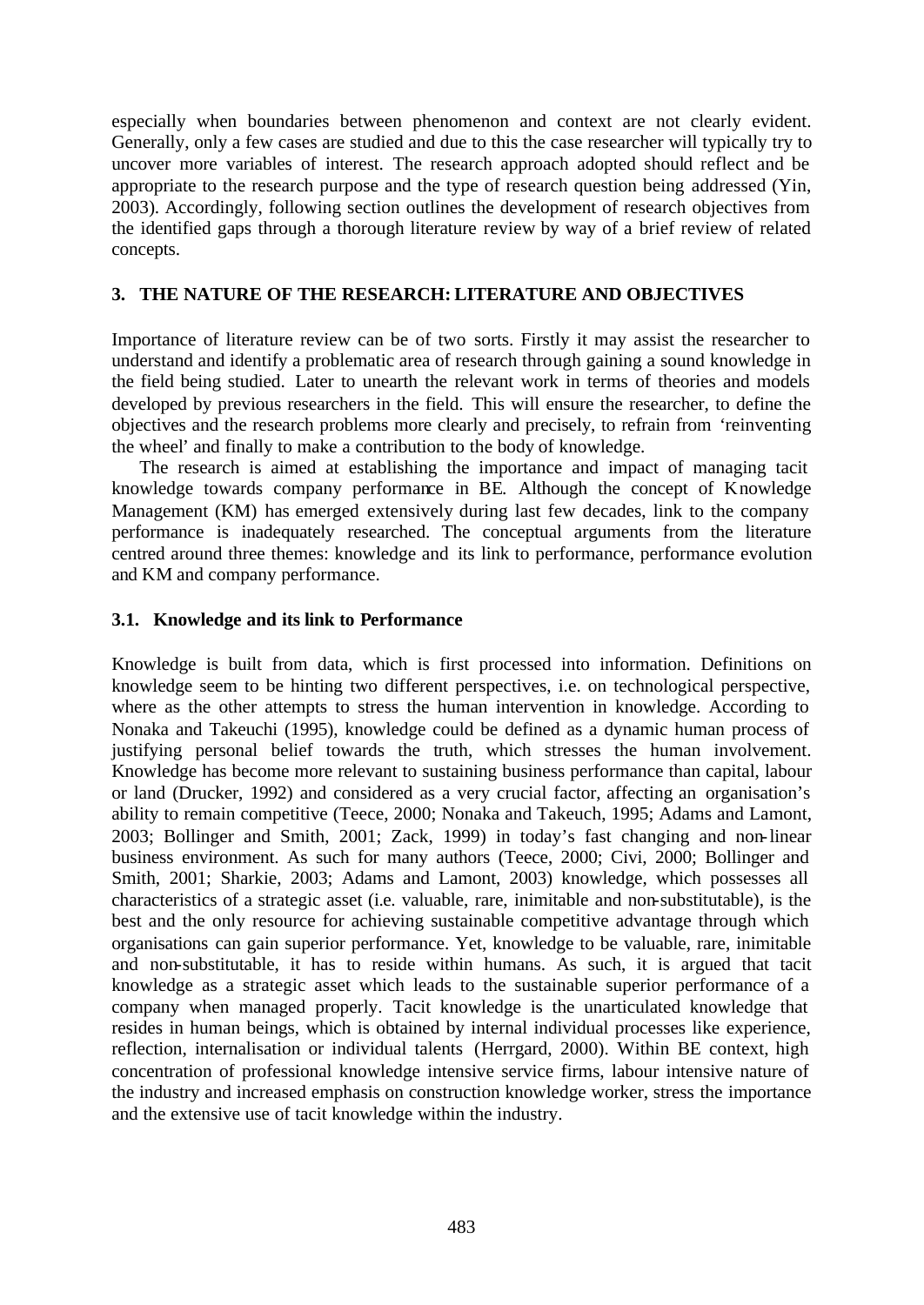#### **3.2. Performance Evolution**

For many years, frameworks have been used by companies to assess their performance in order to communicate it to the wider market which can be placed on four distinct generations. The first generation performance frameworks mainly relied on financial measures. The subsequent revolution in performance measurement promoted companies to implement nonfinancial measures that appropriately reflect their objectives. Thereby, second generation measurement systems were based on the assumption that financially biased measurement systems should be supplemented with non-financial indicators, including intangibles. Third generation measurement approaches made a significant step forward by using strategy and/or success maps (Neely et al, 2003) incorporating the dynamic nature of performance. Presently the concern is heading towards the fourth generation of performance measurement, which requires companies to seek greater clarity about the linkages between the non-financial and intangible dimensions of company performance.

Despite the importance of business performance measurement in BE, it has received "scant attention" (Love & Holt, 2000) within mainstream construction management literature, particularly concerning its role in "offering real-aid" (*ibid*, p409) to improved construction performance. The issue of the critical role that employees play in fostering an effective construction business has often been overlooked (Nesan & Holt, 1999). Hence it is argued (Love and Holt, 2000; Dainty et al, 2003) that there is a necessity in BE to define more appropriate performance criteria for both project and company level by redefining traditional success parameters to consider the knowledge, skills and behaviour inputs which contribute to superior performance.

#### **3.3. Knowledge Management and Company Performance**

Review of current literature reveals numerous definitions and techniques of KM due to wide range of interest, perspectives and issues represented by different authors. In general, KM is used to refer to all efforts, to enhance and increase the value of the generation, sharing and application of knowledge. Many companies are embracing KM but few of them are able to implement it successfully to see the benefits (Arora, 2002). Even if companies become successful, the determination and the establishment of the impact on the company performance is important for a business to justify the implementation of KM initiatives. Yet, authors such as Kalling (2003), Steele et al (2003), Ahn and Chang (2002) and Marr and Spender (2004) who have researched on combining KM and performance measurement, have expressly admitted the difficulty of measuring the contribution of knowledge on business performance, which has resulted in paucity of KM literature (Marr et al, 2003; Ahn and Chang, 2002; Kululanga and McCaffer, 2001) that make explicit connection between KM and company performance. The paucity of literature in this area is more pronounced in the construction industry, which marked the gap in literature.

Despite difficulties, some studies have investigated the link between KM and performance measurements from different perspectives. Yet all these frameworks seem to be concentrating on the second generation measures, as already discussed. Further, within BE context, it is evident with inadequate empirical studies on KM and even the limited number of studies that have been conducted focused heavily or solely on explicit knowledge (Egbu et al, 2003) and on the role of information technologies (Carrillo et al, 2000). Tacit knowledge is either ignored or 'converted' to explicit knowledge. This highlights the inadequacy of empirical studies done within BE context. On the other hand, the importance of tacit knowledge within BE was stressed as a labour intensive industry. Aim and objectives of this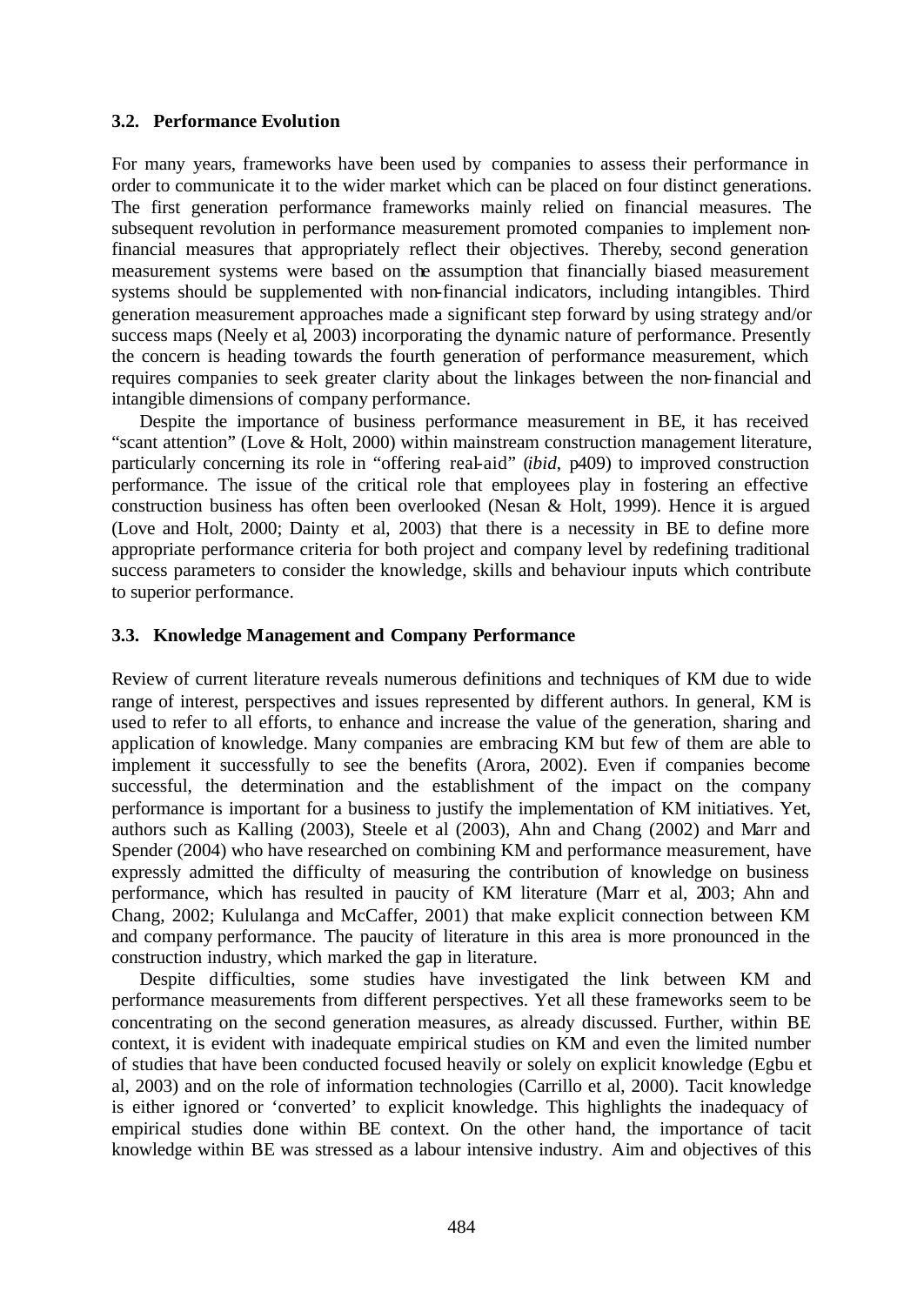research was developed to address this prevailing gap in construction industry, which is detailed in succeeding section.

### **3.4. Research Objectives**

Drawing from the conclusions of the literature review together with the identified gap in built environment literature, research aim and objectives are devised around the themes of tacit knowledge management and company performance. An appropriate research strategy is developed by taking the tacit knowledge intensive nature of BE and inductive theory building process into account. Research aimed at establishing the impact of managing tacit knowledge on business performance in companies operating within BE. In the process of determining the link between these two constructs, emphasis is placed on the importance of tacit knowledge, human capital involvement and on fourth generation measurement frameworks. Thereby, the following section outlines the research methodology applied for this research in order to fulfil the aforementioned aim of the study.

## **4. Research Methodology Applied**

This study uses the 'nested approach' (Kagioglou et al, 1998) which nests the philosophy, approach and techniques of the research. *Figure 2* depicts the intended deployment of each of these elements in this study and succeeding sections will explore the application of these philosophical paradigms, approaches and techniques for this research.



*Figure 2 Nested Approach (Kagioglou et al, 1998)*

## **4.1. Research Philosophy**

Justification will be done in this section in terms of epistemological undertakings, ontological assumptions and axiological purposes. By considering the key features of epistemological extremes, the social constructionism approach deemed to be more appropriate to this research than the traditional positivism philosophy due to several reasons. As set out in the aim of this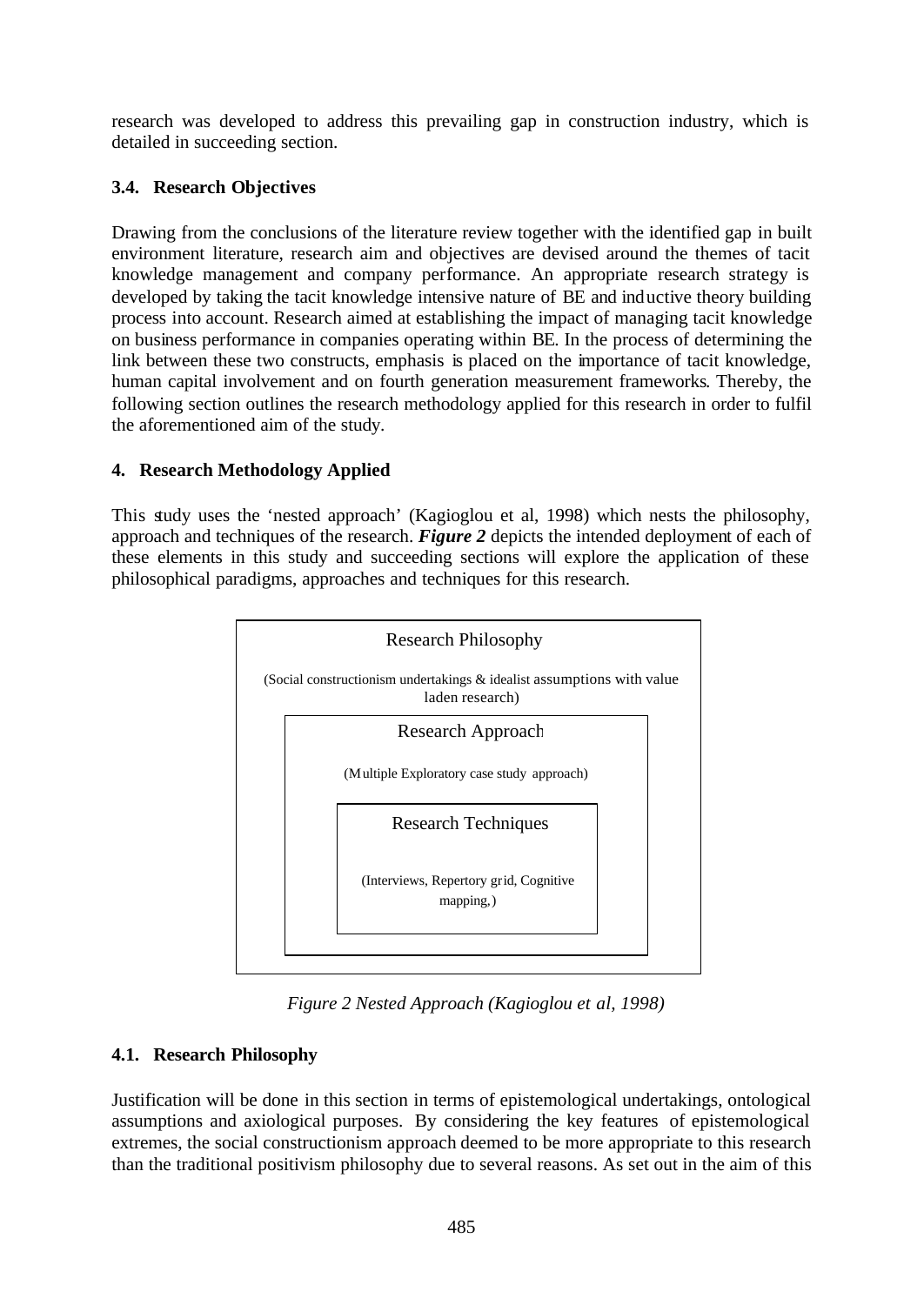study, research requires an in-depth context specific investigation of real life, complex, human cognitive and behavioural aspects in view of theory building. It renders the descriptive channel of research, focusing on a small sample by relying on inductive research approach than deductive, which is mainly deployed for theory testing through examining a large sample through extensive cases. As such, this disqualifies itself from embracing an entire positivist approach, which begins with a theoretical position and moves towards concrete empirical evidence through rigorous process of testing hypotheses with va lue free facts to identify universal laws.

In particular, as this study attempts to explore the unarticulated knowledge mainly grounded in the intellectuals, which gains its orientation from the management research paradigm, it again disproves the likeliness of comfortably fitting to the positivist paradigm. Hence, based on the capability of a socially constructed reality in building up the understanding of the phenomena, social constructionism stance is preferred as the underpinning epistemological undertaking in this research. In addition, as the nature of the problem being investigated in this study is of explorative type and due to the unstructured character of the subject being examined, this research closely resembles with the idealist assumption in terms of ontological positioning which perceives external world as not having a pre-determined nature and a structure. As contended by Collins (1983), truth may vary from place to place and from time to time, determined by human beliefs and experience. As such, from this kind of research, it is expected that different observers to come up different view points, due to the subjective, value laden nature of the researcher, which highlights the axiological purposes.



*Figure 3 Epistemological, Ontological and Axiological stances Applied*

By taking the aforementioned characteristics of the study into account, as given in *Figure 3*, it can be concluded that this research is mainly driven towards social constructionism stance in terms of epistemological undertakings whilst taking an idealistic stance in positioning under the ontological assumptions with value laden purposes in terms of axiological endeavours. In this context, the succeeding section outlines the available research approaches for these philosophical stances.

#### **4.2. Research Approaches**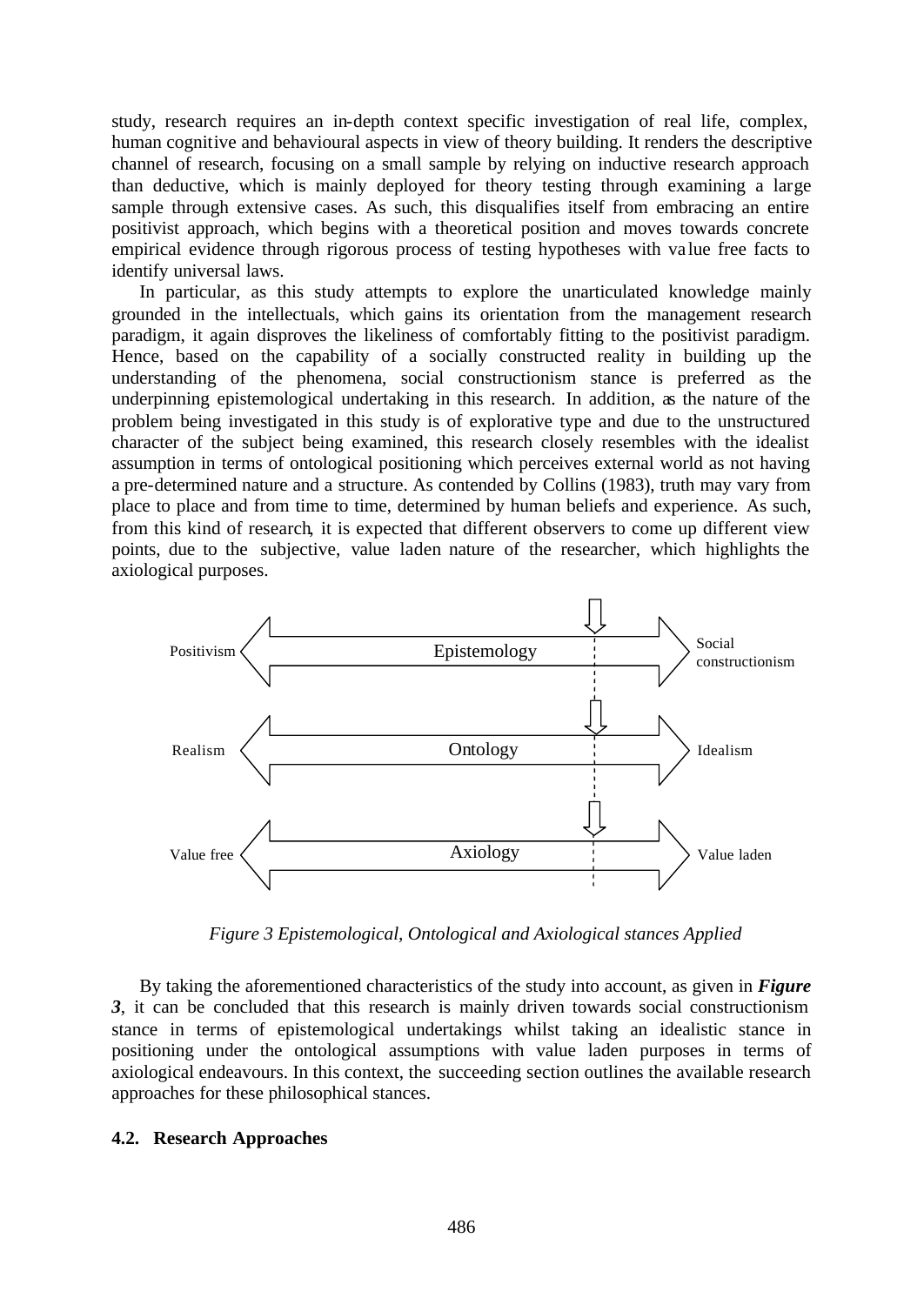Ethnography, action research and case studies are the research approaches governed by social costructionist epistemological undertakings and idealist ontological positioning with value laden research. Thereby, this disqualifies itself adhering experiments or surveys as a research approach for this study, since they are governed by positivism and realism in terms of research philosophy. Gill and Johnson (1991) further justifies usage of ethnography, action research and case studies from ideographic (idealist) ontological stance with qualitative approach. Yet, applying an appropriate research method(s) for a particular research is governed by the problem being solved or the questions being answered. What method to use also depends on the nature of the investigation and the type of information that is available or required (Naoum, 1998).

As the aim of this research is more of exploratory with 'What', 'How' questions and descriptive in nature, an approach suited to exploration and description is required. Yet all ethnography, action research and case studies facilitate opportunity for exploration as well as for descriptive analyses. Therefore no distinction can be done within these research approaches in terms of exploration and description. In addition, since this study attempts to explore the role of managing tacit knowledge for better performance in BE, it requires to examine contextual, contemporary and complex human interactions both psychological and sociological levels without controlling variables i.e. *intervention*. Although, all these approaches offer examination of context specific and contemporary set of events, choices of both action research and ethnography were rejected as they disqualify the intervention criteria which require the researcher to be a participant observer and to interact with the problem environment. Accordingly, the case study approach appears to be the most suitable method for this study, which cater 'What' and 'How' type research questions about contemporary set of events, without differentiating between phenomena and context, where the researcher tends not to interfere with what is being studied. Hence, the necessity for a descriptive, context specific research without the researcher's intervention together with the exploratory type research questions defined, justifies the case study approach for this research. Thereby, following section further examines into case study approach by considering its design to the current study.

#### **4.3. Case Study Design**

Case study approach governs by the social constructionist epistemological undertakings and an ontological position titled towards idealist with value laden purposes. The nature of the research preferred intensive research methods, where case studies being selected as the main research strategy. This facilitates the researcher to investigate the link between management of tacit knowledge and performance in a 'real life' BE context. In this sense, case studies have an important function in building theory in BE research.

Case study approach may potentially fall into at least four basic types of studies, with regard to the differences in design within each type (Yin, 2003). It can be single or multiple studies and further can be holistic or embedded design. In addition, case studies can also be classified as exploratory, descriptive or explanatory (*ibid*, p3). In this research, exploratory, multiple, embedded case study design was preferred over others due to several justifiable reasons. As the aim of this research is more of exploratory with 'What', 'How' questions, explorative case studies were favoured. Since, the phenomenon in study is not a critical, unique, typical or a rare case (Yin, 2003), multiple cases were preferred. The use of multiple cases in this research underlines the complexity of the topic under study and develops the empirical evidence to support the theory building. Yet, due to the nature of phenomenon being studied, which requires a longitudinal examination: studying the same single case extensively at two or more different points in time, serves the rationale for a single case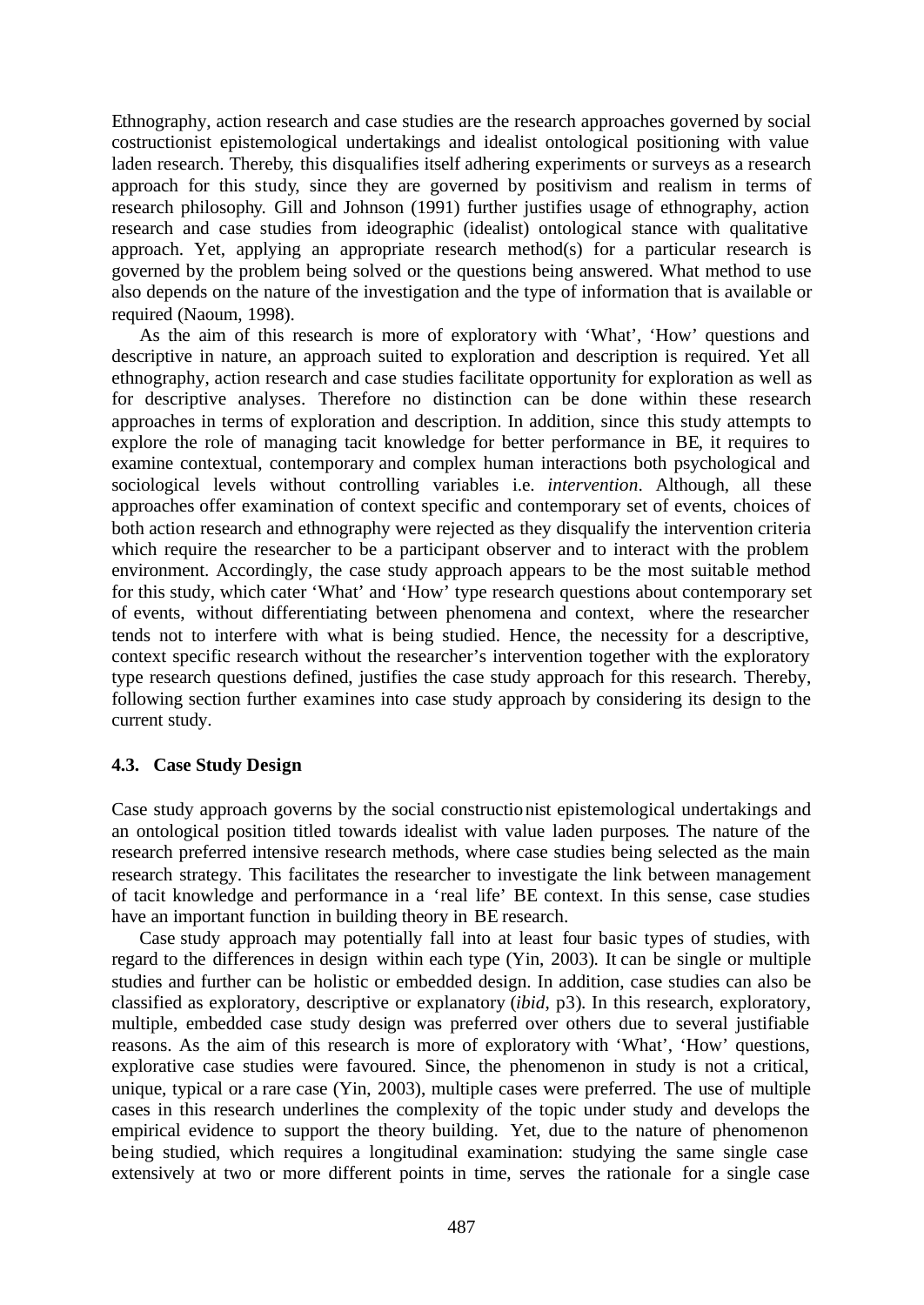study. But, due to the inherent risk involved and lack of replication and confidence in the robustness of the theory development in single case study, more than one case study was preferred. Due to the project based nature of the BE research, the recognition was given for the existence of construction projects as a subunit within the main unit of analysis of construction firm. Thereby in summary these justify selection of exploratory, multiple, embedded case study design. Although case study is a distinct form of empirical inquiry, there are also criticisms offered to this approach due to lack of rigour and biased views of the investigator, which can render constructs invalid. Therefore, next section describes the tactics used within case study design to overcome such criticisms.

#### **4.3.1. Case Study Design Acceptability**

According to Yin (2003), the quality and validity of any case study design can be judged by four design tests, which can overcome much criticism. Those are construct validity, internal validity, external validity and reliability. The intended deployment of these principles to this research is illustrated in the Table 2.

| <b>Test</b> | Description                | Case Study Tactic      | Phase<br>of<br>Research |
|-------------|----------------------------|------------------------|-------------------------|
| Construct   | Establishing<br>correct    | multiple<br>of<br>Use  | Data collection         |
| Validity    | operational measures       | sources of evidence    |                         |
|             |                            | Establish chain of     | Data collection         |
|             |                            | evidence               |                         |
| Internal    | Establishing<br>causal     | cognitive<br>Do        | Data analysis           |
| Validity    | relationships<br>as        | mapping                | Data analysis           |
|             | distinguished<br>from      | explanation<br>Do      |                         |
|             | spurious relationships     | building               |                         |
| External    | Establishing<br>the        | Use<br>replication     | Research                |
| Validity    | domain<br>which<br>to      | logic in multiple case | design                  |
|             | findings<br>be<br>can      | study                  |                         |
|             | generalised                |                        |                         |
| Reliability | Demonstrating<br>that      | stud y<br>Use<br>case  | Data collection         |
|             | the operations of<br>study | protocol               |                         |
|             | with<br>be repeated<br>can | Develop<br>case        | Data collection         |
|             | same results               | study database         |                         |

The other common concern about the case studies is that they provide little basis for generalisation. It is true that case study approach provides a limited basis for the traditional scientific generalisation, but case studies, like experiments, can be generalised to theoretical propositions and not to population or to universe (Yin, 2003). In the context of this research, the goal would be to expand and generalise theories (analytic generalisation) by comparing conceptual arguments developed from literature with empirical results of case study relating to tacit knowledge and performance in BE and not to enumerate frequencies (statistical generalisation).

However, generalisation is not automatic. In this sense, multiple case studies with replication logic considered to be more compelling and being more robust (Herriot & Firestone, 1983), analogous to that used in multiple experiments. In this research it is expected to achieve both literal replication; selecting a case to predict the similar results and theoretical replication; selecting a case to predict contrasting results but for predictable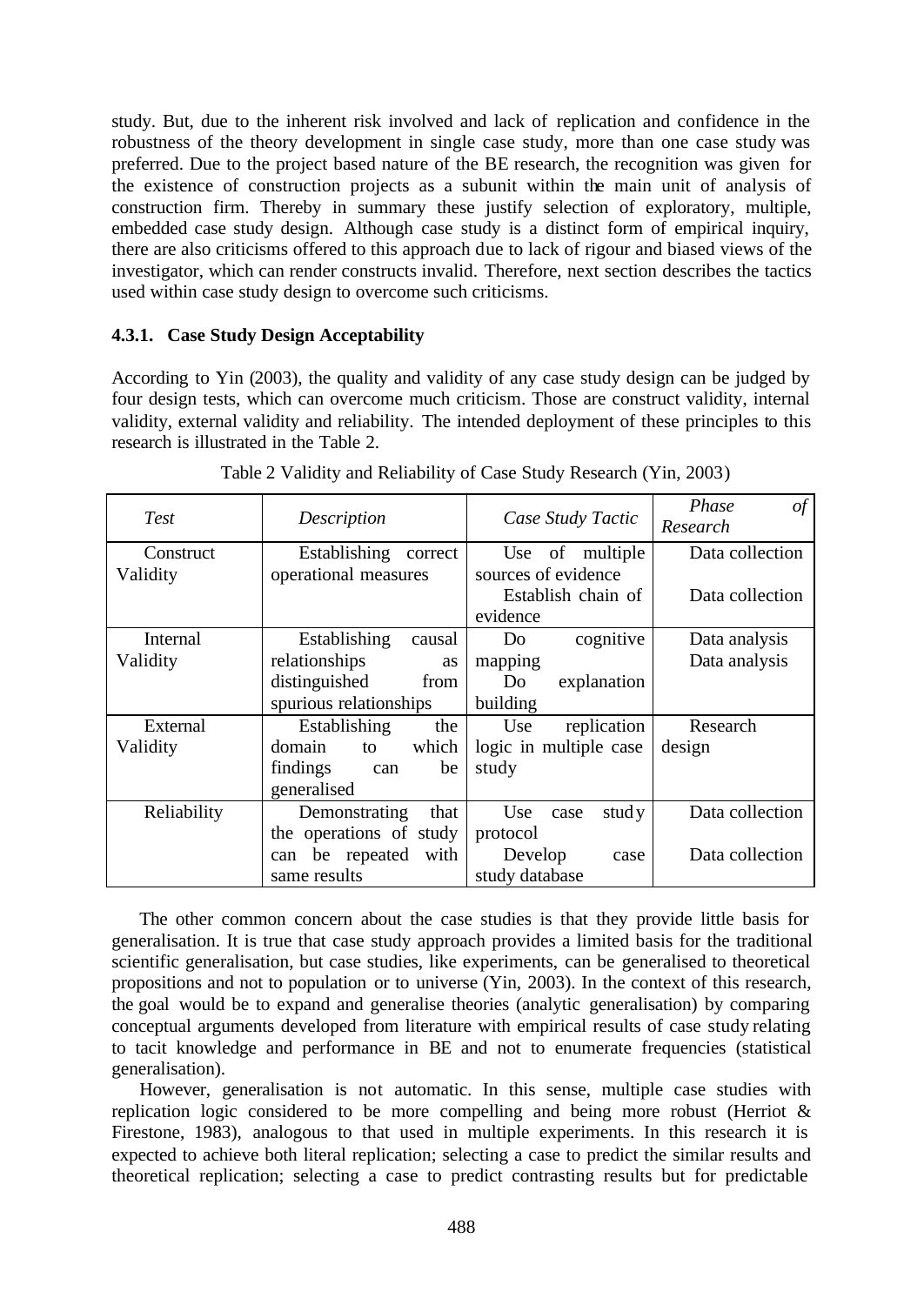reasons, by selecting less and more tacit knowledge intensive cases within BE. According to Eisenhardt (1989), multiple cases, apart from permitting replication logic, also permit extension among individual cases to develop more elaborated theory, whereas Yin (2003) further argues that the development of "rich theoretical framework" as an important step in replication procedures. By developing such a rich theoretical framework it is intended to use it as a vehicle for generalisation in BE context. In addition, purposive or theoretical sampling, in which the cases are selected to serve the real purpose and objectives of the study to gain insight and understanding into the chosen phenomenon, is preferred in this research over statistical sampling. In this context, the following section outlines the proposed usage of research techniques that will be utilised within this research.

#### **4.4. Research Techniques**

Methods of data collection and the analysis are considered under the research techniques. In this regard, case study approach presents a "full-fledged" method for conducting research. One important aspect of case study data collection is the ability to use multiple sources of evidence, converging on the same set of issues, which can be of quantitative or qualitative nature (Yin, 2003). As asserted by Eisenhardt (1989), theory building researchers typically combine multiple data collection methods. Thereby being parallel to Eisenhardt's assertion, this research intends to deploy triangulation technique combining more than one source of data collection and collecting techniques, yet with a high emphasis on qualitative analyses. In view of addressing aim and objectives of this research, the study will seek to collect data from companies within BE covering entire supply chain of the construction process, with the view of exploring the role of tacit knowledge towards company performance. Data will be mainly gathered via interviews, direct observations and through document reviews. Interviews will be carried out at three different levels of staff in construction companies' i.e. senior manager, middle manager and worker level. Open ended key informant interviews will be carried out with senior managers, which are often critical for case studies (Yin, 2003). As Yin (2003) asserts, key informants not only provide insights into matter, but can also suggest sources corroboratory or contrary. Semi-structured focused interviews are preferred with middle managers, whereas structured survey will be carried out with construction workers. The survey results produce quantitative data for the case study, which can be used for corroborating with the rest of the evidence collected. This can be considered as part of triangulating the sources of data collection. As this study deals with the tacit knowledge of the intellectuals, analysis of documentation will be of very limited use. Yet, direct observations and review of documentation will be done in view of gaining a clear understanding of the context and the phenomenon of the case being studied.

Several techniques can be employed to analyse data in case studies to improve the rigour in analysis. This highlights the triangulation techniques deployed for data analysis to enhance the internal validity as discussed. Open ended and semi-structured interviews will be analysed using cognitive mapping technique. Cognitive mapping is a technique that enables recording qualitative data in a structured pictorial manner, so that it promotes understanding and analysis of data (Ackermann et al, 1992). The results from the structured survey will be examined using factor analysis and correlation analysis to further validate the findings from cognitive analysis. Thereby outcome of data analysis will verify or falsify the hypothesised phenomenon of this research.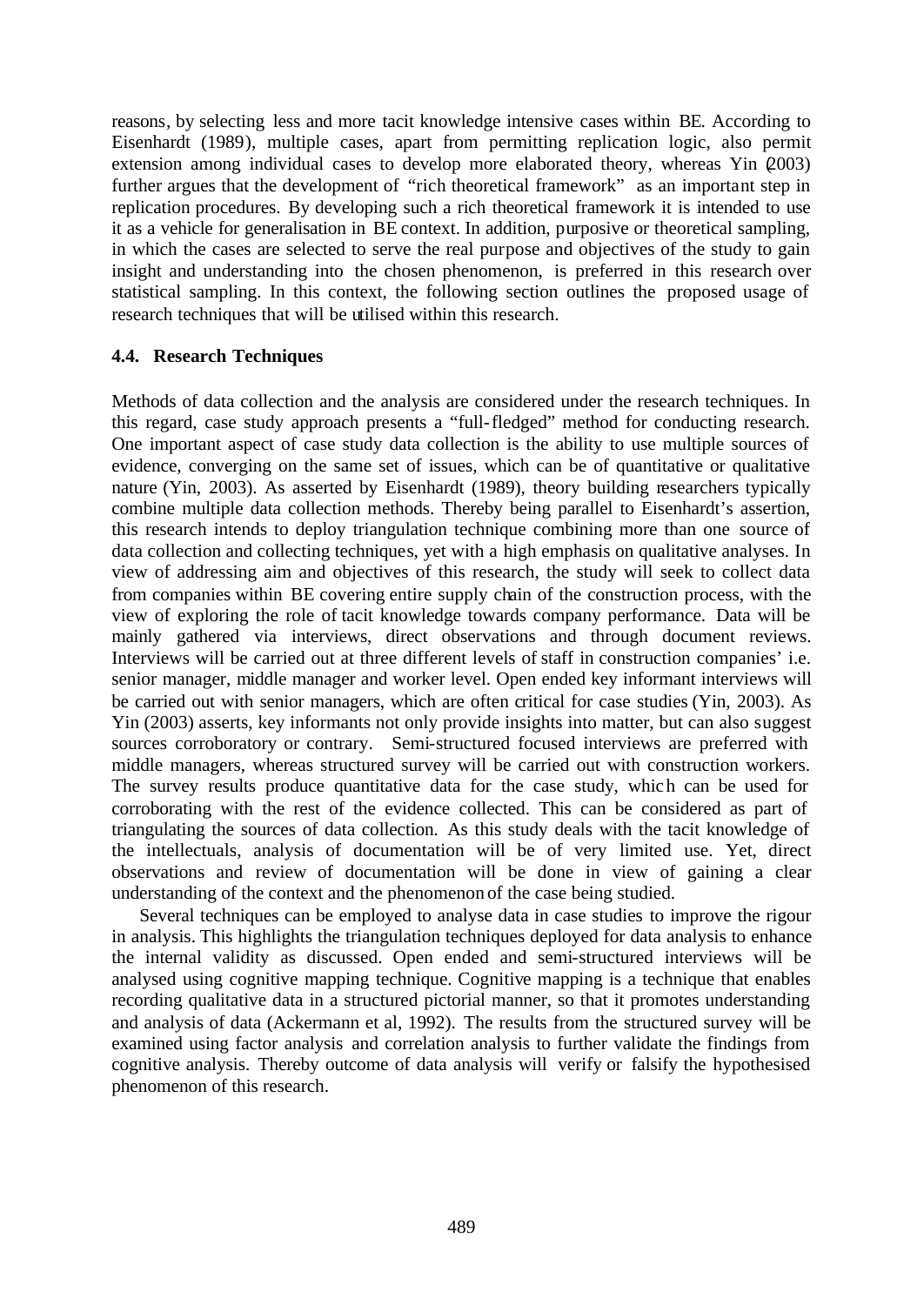## **5. CONCLUSION**

Clear definition and design of a research strategy is a fundamental and necessary requirement for a sound empirical study not only in BE but in any field. This paper has set out an appropriate research strategy for a performance oriented management of tacit knowledge research in BE. It is not the purpose of this paper to suggest aforementioned research methodology as the only suitable design for similar research in BE and as discussed within the paper, suitability will depend on the aim, objectives and questions of the research study, but to emphasis that, for the success of any research, understanding the fundamental issues relating to different philosophies, approaches and techniques are of immense importance to design the most suitable research strategy.

### **6. REFERENCES**

- Ackermann, F., Eden, C. and Cropper, (1992), *Getting started with cognitive mapping, proceedings of 7th Young operational research conference*, University of Warwick, April 1992, pp. 65-82
- Amaratunga, D., Baldry, D., Sarshar, M and Newton, R., (2002), Quantitative and qualitative research in the built environment: application of mixed research approach, *Work study*, Vol 51(1), pp 17-31
- Adams, G.L. and Lamont, B.T., (2003), Knowledge management systems and developing sustainable competitive advantage, *Journal of knowledge management*, Vol 7(2), pp 142- 154.
- Ahn, J.H. and Chang, S.G., (2002), *Performance oriented knowledge management methodology*, Invited paper for journal of management information systems.
- Argyris, C. and Sch¨on, D., (1989), Participatory Action Research and Action Science Compared, *American Behavioural Scientist*, Vol 32 (5), pp.612–23
- Arora, R., (2002), Implementing KM- A Balance Scorecard approach, *The Journal of Knowledge Management*, Vol.6 (3), pp.240-249.
- Bollinger, S. and Smith, D., (2001), Managing organizational knowledge as a strategic asset, *The Journal of Knowledge Management*, Vol.5 (1), pp8-18
- Carrillo, P. M, Anumba, C.J. and Kamara, J. M. (2000) *"Knowledge management for construction: key IT and contextual issues,"* in Gudnason, G. (ed.), Proceedings of the Inter. Conf. on Construction IT, 28-30 June, Reykjavik, Iceland, Icelandic Building Research Institute, pp. 155-165
- Civi, E., (2000), Knowledge management as a competitive asset: a review, *Marketing intelligence and planning*, Vol 18(4), pp.166-174
- Collins, H.M., (1983), *An empirical relativist programme in the sociology of power and symbolism*, Routledge and Kegan Paul, London
- Comte, A., (1853), *The positive philosophy of Auguste Comte*, Trubner & Co, London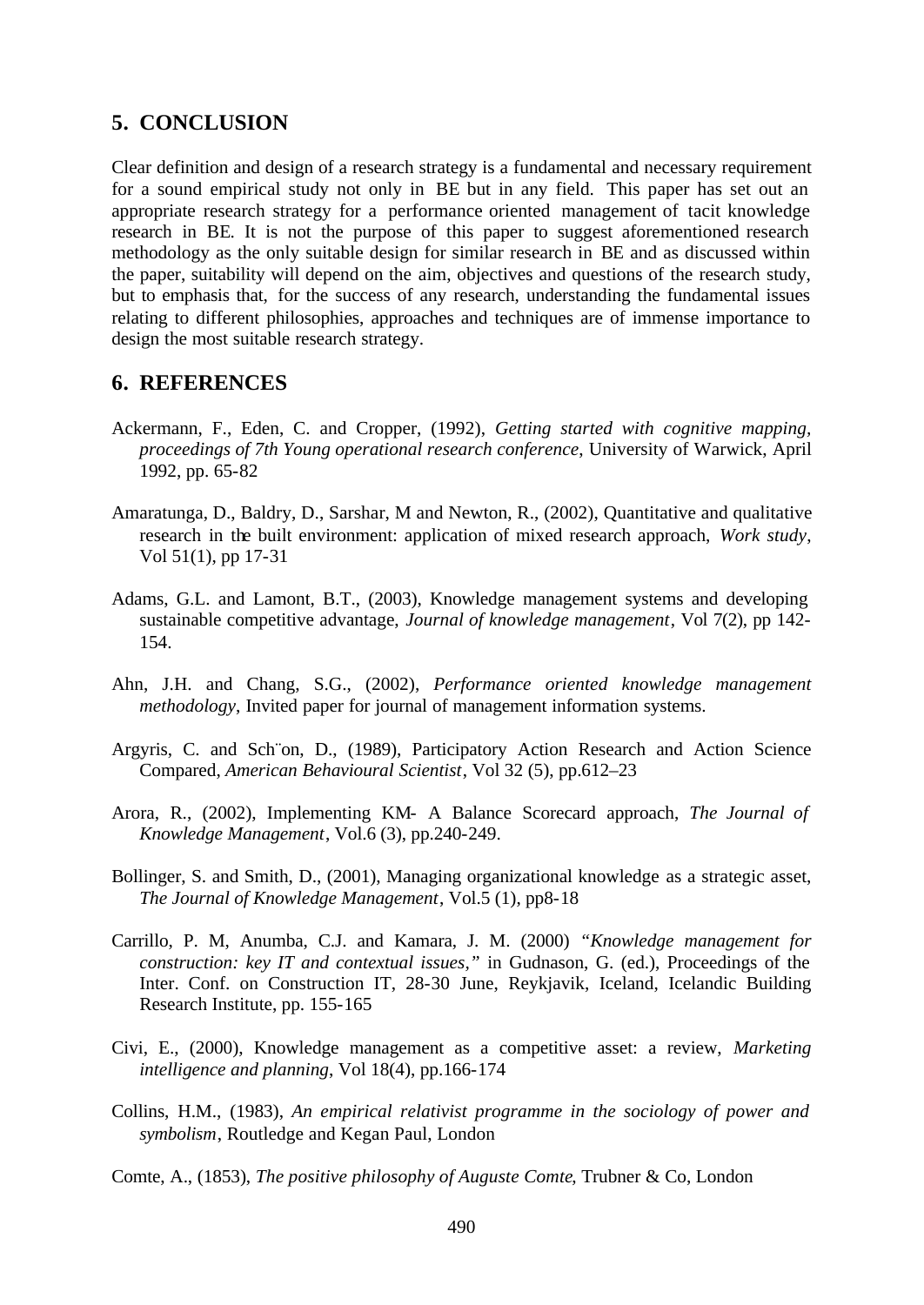- Dainty, A.R.J., Cheng, M. and Moore, D.R., (2003), Redefining performance for construction project managers: an empirical evaluation, *Construction Management and Economics*, Vol 21, pp.209-218
- Drucker, P. (1992), *Managing for the Future: The 1990s and beyond*, Truman Talley Books, New York, NY
- Easterby-Smith, M., Thorpe, R. and Lowe, A., (2003), *Management Research: An Introduction*, 2<sup>nd</sup>, SAGE publications, London
- Egbu, C, Kurul, E, Quintas, P, Hutchinson, V., Anumba, C. and Ruikar, K., (2003), *Knowledge production, resources and capabilities in the construction industry*, Work package 1-final report, Knowledge management for sustainable construction competitiveness project, Available from: **www.knowledgemanagement.uk.net**
- Eisenhardt, K.M. (1989), Building theories from case study research, *Academy of Management Review*, Vol. 14 (4), pp. 532-55
- Fellows, R and Liu, A., (2003), *Research methods for construction*, 2<sup>nd</sup>, Blackwell Science, Oxford, UK
- Gill, J. and Johnson, P., (1991), *Research Methods for Managers*, Paul Chapman Publishing, London
- Gummesson, E., (1991), *Qualitative Methods in Management Research*, revised edition Sage publications, London
- Harvey, L. and Myers, M. (1995), Scholarship and practice: the contribution of ethnographic research methods to bridging the gap, *Information Technology and People*, Vol. 8 No. 3, pp. 13-27
- Herrgard, T.H., (2000), Difficulties in the diffusion of tacit knowledge in organizations, *Journal of Intellectual Capital*, Vol 1(4), pp.357-365
- Herriott, R.E and Firestone, W.A., (1983), *Multisite qualitative policy research: Optimising description and generalisability*, Education Researcher, Vol 12, pp 14-19
- Johnson, P. and Duberly, J. (2000), *Understanding Management Research*, Sage publications, London
- Kagioglou, M., Cooper, R and Aouad, G., Hinks, J., Sexton, M.G. and Sheath, D.M., (1998), *A generic guide to the design and construction process protocol*, University of Salford, Salford
- Kalling, T., (2003), Knowledge management and the occasional links with performance, *The journal of Knowledge Management*, Vol.7(3), pp.67-81
- Kululanga, G.K. and McCaffer, R., (2001), Measuring knowledge management for construction organisations, *Engineering, construction and architectural management*, Vol. 5(6), pp.346-354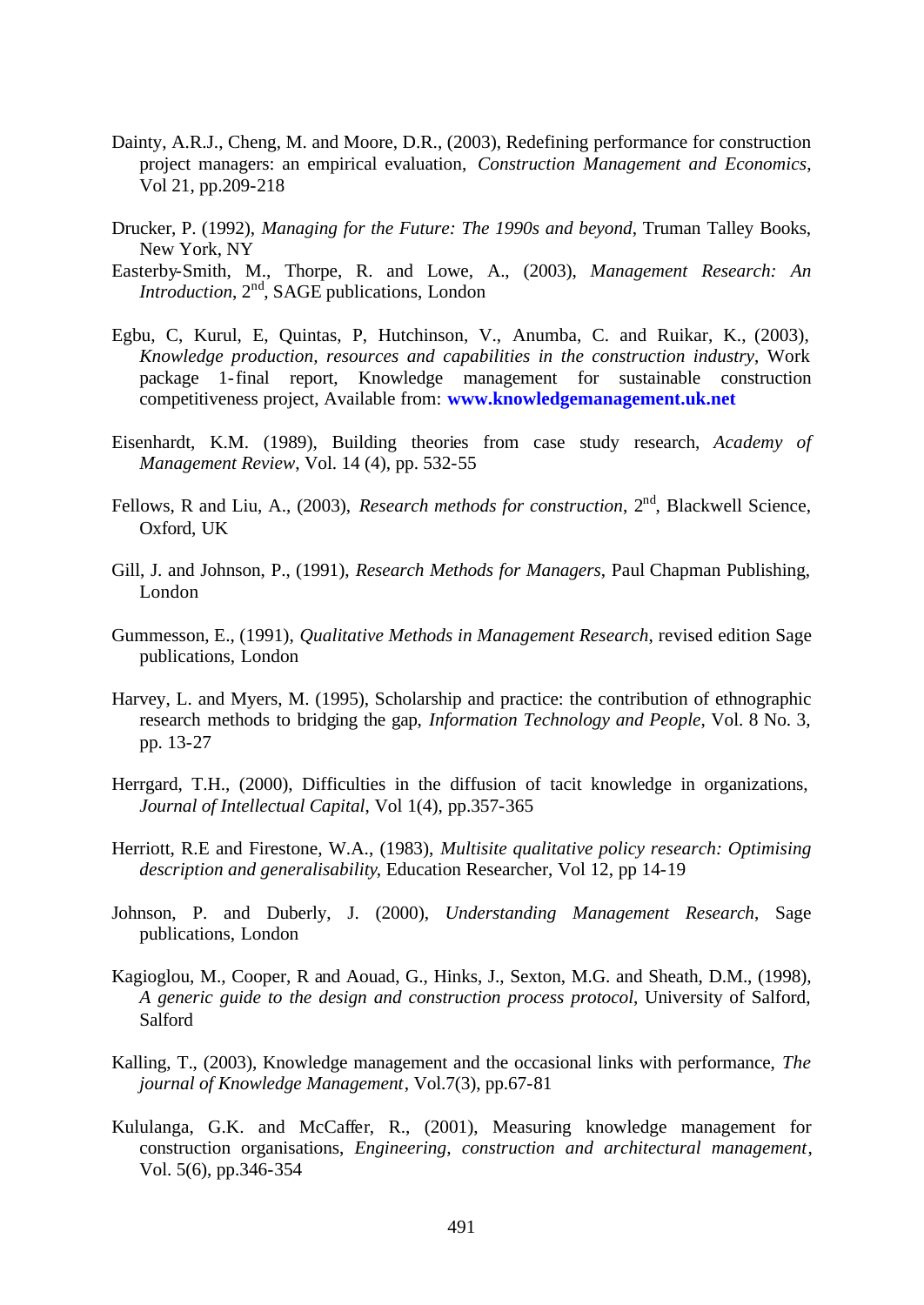- Love, P.E.D. and Holt, G.D., (2000), Construction business performance measurement: the SPM alternative, *Business process management journal*, Vol. 6 (5), pp. 408-416
- Marr, B. Carlucci, D and Schiuma, G., (2003), *Linking knowledge management initiatives & business performance: The knowledge asset value creation map*, Proceedings of 4th European conference on knowledge management, MCIL, 18-19 September 2003
- Marr, B. and Spender, J.C., (2004), Measuring knowledge assets- implications of the knowledge economy for performance, *Measuring business excellence*, Vol 8(1), pp 18- 27.
- Naoum, S.G., (1998), *Dissertation research and writing For construction students*, Butterworth-Heinemann, Oxford, U.K
- Neely, A., Marr, B., Roos, G., Pike, S and Gupta, O., (2003), Towards the third generation of performance measurement, *Controlling*, Heft 3/4, Marz/ April 2003, pp.129-135
- Nesan, L.J. and Holt, G.D., (1999), *Empowerment in Construction Organisations: The Way Forward for Performance Improvement*, Research Studies Press, Somerset
- Nonaka, I. and Takeuchi, H., (1995), *The knowledge creating company: How Japanese companies create the dynamics of innovation*, Oxford university press, New York.
- Robson, C., (2002), *Real world research*, 2nd, Blackwell publications, Oxford, UK
- Sexton, M., (2004), *PhD Workshop: Axiological purposes, ontological cages and epistemological keys*, Postgraduate research workshop, November 2004, University of Salford, UK
- Sharkie, R., (2003), Knowledge creation and its place in the development of sustainable competitive advantage, *The Journal of Knowledge Management*, Vol.7 (1), pp20-31
- Steele, A et al., (2003), A framework to create key performance indicators for knowledge management solutions, *The journal of Knowledge Management*, Vol.7(2), pp.46-62
- Teece, D.J., (2000), *Managing intellectual capital*, Oxford University press, Oxford *The concise Oxford Dictionary of current English*, (1995), 9<sup>th</sup>, Clarendon press, Oxford
- Travers, M., (2001), *Qualitative research through case studies*, SAGE publications, London, UK
- Tuchman, G., (1994), *Historical Social Science: Methodologies, Methods and Meanings*, in N. Denzin and Y. Lincoln (eds.), Handbook of Qualitative Research, Thousand Oaks: Sage
- Van Maanen, M. (1982), Linking ways of knowing with ways of being practical*, Curriculum Inquiry*, Vol. 6 (3), pp. 205-228
- Yin, K. (2003), *Case Study Research: Design and Methods*, 3<sup>rd</sup>, SAGE Publications, London